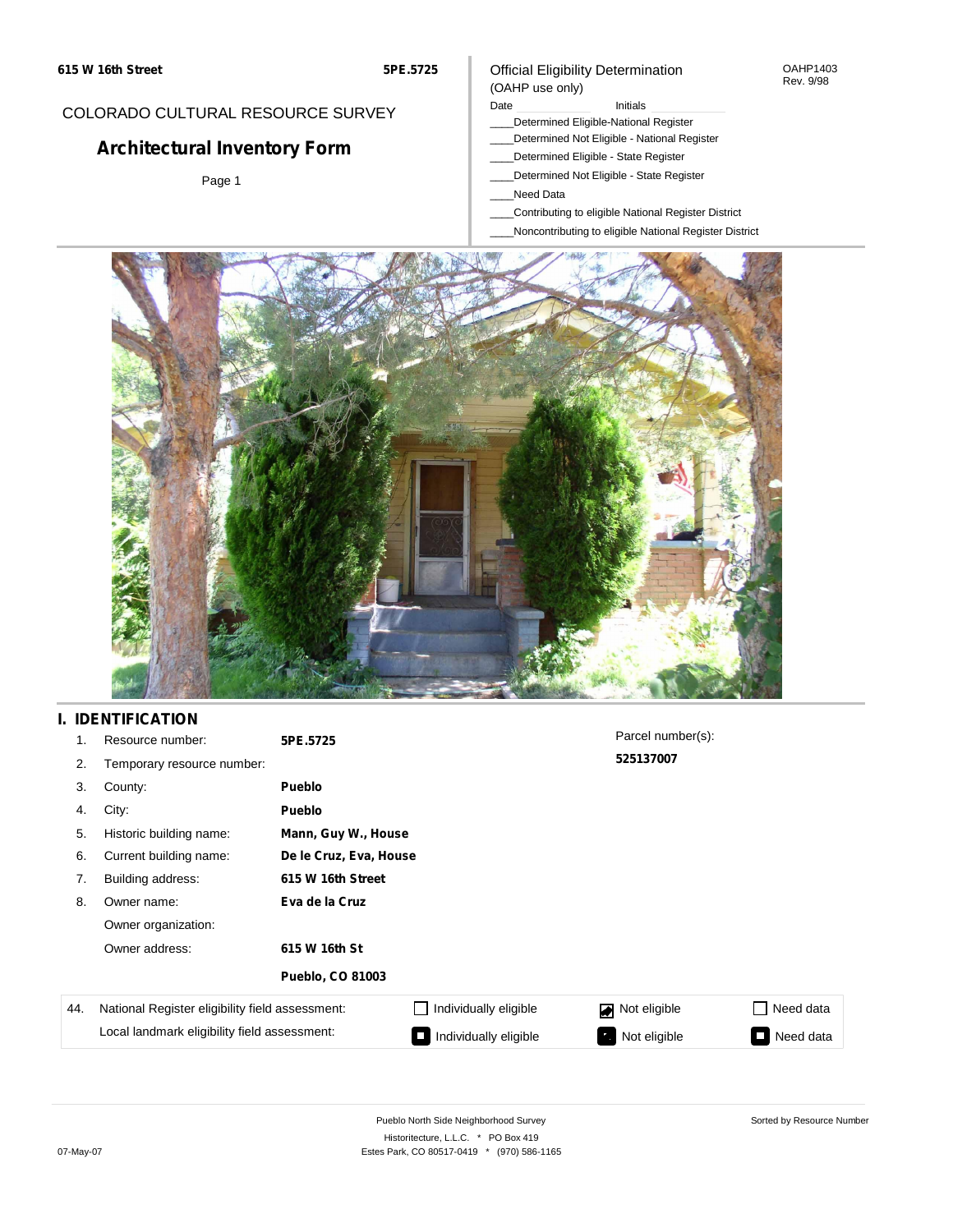Sorted by Resource Number

## **Architectural Inventory Form**

Page 2

### **II. GEOGRAPHIC INFORMATION**

| 9.  | P.M.                    |     | 6th |    |      | Township: |                         | <b>20S</b>                            |    |           |           | Range:            | 65W |         |
|-----|-------------------------|-----|-----|----|------|-----------|-------------------------|---------------------------------------|----|-----------|-----------|-------------------|-----|---------|
|     |                         | NE. | 1/4 | of | – SW | 1/4       | of <b>SW</b>            | 1/4                                   | οf | <b>NE</b> | 1/4       | of Section        |     | 25      |
|     | 10. UTM reference zone: |     |     |    | 13   |           |                         |                                       |    |           |           |                   |     |         |
|     | Easting:                |     |     |    |      | 533678    |                         |                                       |    |           | Northing: |                   |     | 4236950 |
| 11. | USGS quad name:         |     |     |    |      |           | <b>Northeast Pueblo</b> |                                       |    |           | Scale:    |                   |     | 7.5     |
|     | Year:                   |     |     |    |      | 1974)     |                         | 1961 (Photorevised 1970 and           |    |           |           |                   |     |         |
|     | 12. $Lot(s)$ :          |     |     |    |      |           |                         | Lots 13 and 14; Block 6               |    |           |           |                   |     |         |
|     | Addition:               |     |     |    |      |           |                         | <b>Bartlett &amp; Miller Addition</b> |    |           |           | Year of addition: |     | 1871    |

13. Boundary description and justification:

The boundary, as described above, contains but does not exceed the land historically associated with this property.

Metes and bounds exist:

П

### **III. ARCHITECTURAL DESCRIPTION**

| 14. | Building plan (footprint, shape):<br>Other building plan descriptions: | <b>Rectangular Plan</b>              |                       |
|-----|------------------------------------------------------------------------|--------------------------------------|-----------------------|
| 15. | Dimensions in feet (length x width):                                   | 1,510 square feet                    |                       |
| 16. | Number of stories:                                                     | 1                                    |                       |
| 17. | Primary external wall material(s):                                     | Wood/Weatherboard                    | Other wall materials: |
|     |                                                                        |                                      |                       |
| 18. | Roof configuration:                                                    | <b>Gabled Roof/Front Gabled Roof</b> |                       |
|     | Other roof configurations:                                             |                                      |                       |
| 19. | Primary external roof material:                                        | <b>Asphalt Roof/Composition Roof</b> |                       |
|     | Other roof materials:                                                  |                                      |                       |
| 20. | Special features:                                                      | Fence                                |                       |
|     |                                                                        | Porch                                |                       |

### 21. General architectural description:

Oriented to the south, this house rests on a red-brick foundation. Yellow-painted, horizontal wood weatherboard, with creampainted wood cornerboards, clads the exterior walls. Windows are generally 1-over-1-light, double-hung sash, with whitepainted wood frames, aluminum-frame storm windows, and yellow-painted wood surrounds. A pair of these windows opens in a front-gabled, rectangular bay protruding from the center of the east elevation. Portions of the rear (north) elevation have 1beside-1-light, sliding-sash windows, with aluminum frames. A front-gabled porch protrudes from the eastern two-thirds of the front (south) façade. The kneewall and pedestals consist of red bricks, with blue-painted concrete caps. The wood, battered piers are painted yellow. Three concrete steps approach the porch on the west end of its south elevation. They correspond to the principal doorway. It hosts a wood slab door, opening behind an aluminum-frame storm door. Another doorway opens in the north side of the east elevation. It hosts an aluminum-frame storm door and provides access to a shed-roofed porch at the north end of the east elevation. Black asphalt shingles cover the front-gabled main roof and all other roof surfaces. The rafter **ends and shaped, paired perlin ends are exposed.**

| 22. | Architectural style: |  |
|-----|----------------------|--|
|-----|----------------------|--|

| AIGHTECHTE.                 | Late 19th And Early 20th Century American Movements/Craftsman |
|-----------------------------|---------------------------------------------------------------|
| Other architectural styles: |                                                               |

**Bungalow**

Building type:

Pueblo North Side Neighborhood Survey Historitecture, L.L.C. \* PO Box 419 07-May-07 **Estes Park, CO 80517-0419** \* (970) 586-1165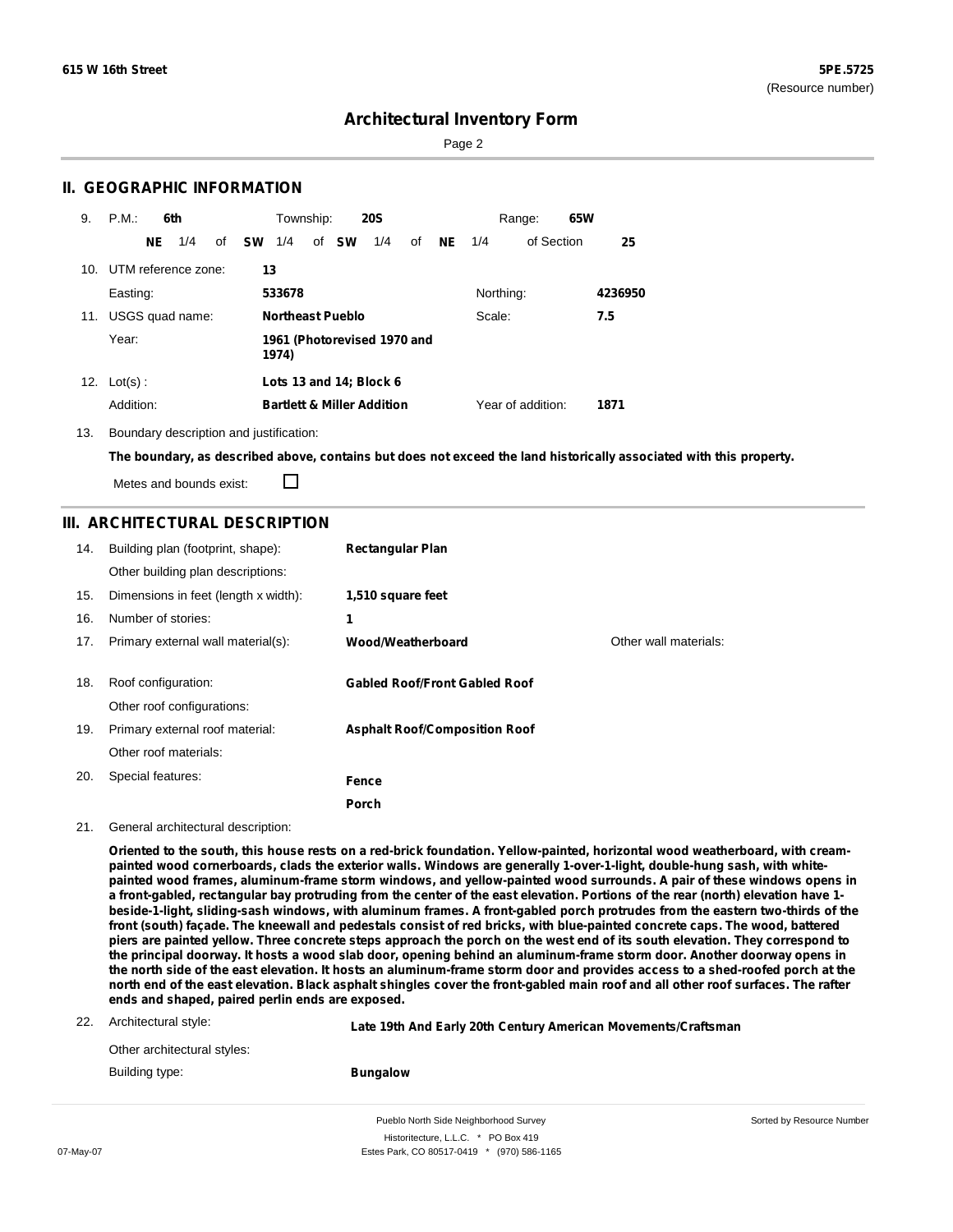Sorted by Resource Number

## **Architectural Inventory Form**

Page 3

#### 23. Landscape or special setting features:

This property is located on terrain sloping downward from northeast to southwest, with an elevation of around 4,700 feet above mean sea level. The neighborhood features modest, one- and two-story houses. Setbacks from West 16th Street are generally the same on this block. This property is situated on the north side of West 16th Street, between 1606 North Elizabeth Street to the east and 617 West 16th Street to the west. Separating the street from the sidewalk is a grass-covered strip. A planted-grass yard, with mature landscaping, covers the lot. Dominating the front yard is a pair of large pine trees, and mature cedars grow **directly in front (south of) the house. A chain-link fence encloses the back yard.**

- 24. Associated buildings, features or objects:
	- 1 : Type: **Garage**

Describe: A garage is located on the northeast corner of the lot. Oriented to the south, the building rests **on a concrete foundation. Blue-green-painted wood weatherboard, with white-painted, 1-by-4 inch cornerboards, clads the exterior walls. Dominating the front (south) elevation are paired, vertical wood plank doors, opening on metal strap hinges. A door and window openings pierce the west elevation. Black asphalt shingles cover the front-gabled roof, and the rafter ends are exposed but capped by a fascia board.**

### **IV. ARCHITECTURAL HISTORY**

| 25. | Date of Construction:  | Estimate:   | 1920                             | Actual:                                                                                                                                                 |
|-----|------------------------|-------------|----------------------------------|---------------------------------------------------------------------------------------------------------------------------------------------------------|
|     | Source of Information: |             |                                  | Sanborn Fire Insurance Maps (for Pueblo, Colorado). New York: Sanborn Map and<br>Publishing Co., 1883, 1886, 1889, 1893, 1904-05, 1904-51, and 1904-52. |
|     |                        |             | Co. consulted 1886 through 2003. | Pueblo City Directory. Pueblo, Co.; Salt Lake City; Kansas City, Mo.; and others: R.L. Polk &                                                           |
| 26. | Architect:             | unknown     |                                  |                                                                                                                                                         |
|     | Source of information: |             |                                  |                                                                                                                                                         |
| 27. | Builder:               | unknown     |                                  |                                                                                                                                                         |
|     | Source of information: |             |                                  |                                                                                                                                                         |
| 28. | Original Owner:        | Guy W. Mann |                                  |                                                                                                                                                         |
|     | Source of information: |             | Co. consulted 1886 through 2003. | Pueblo City Directory. Pueblo, Co.; Salt Lake City; Kansas City, Mo.; and others: R.L. Polk &                                                           |

29. Construction history:

According to Pueblo County Tax Assessor records, this building was constructed in 1900. A house of the current size and plan does not appear on the 1904 Sanborn map but does appear on the next edition of the map, which was not produced until 1951. An analysis of the style and materials corroborates a circa 1920 date of construction. The only notable modifications since that time have been the construction of a front-gabled addition across the rear (north) elevation and the installation of a small porch **across the northern half of the east elevation.**

| 30. | Location: <b>original</b> |                            | Date of move(s):       |  |
|-----|---------------------------|----------------------------|------------------------|--|
|     |                           | V. HISTORICAL ASSOCIATIONS |                        |  |
|     | 31. Original use(s):      |                            | <b>Single Dwelling</b> |  |

|     |                      | ---------------        |
|-----|----------------------|------------------------|
| 32. | Intermediate use(s): | <b>Single Dwelling</b> |
|     | 33. Current use(s):  | <b>Single Dwelling</b> |
| 34. | Site type(s):        | <b>Residence</b>       |

35. Historical background:

This house was constructed around 1920, on the site of an older dwelling dating to before 1890. The first owner and resident was Guy W. Mann, a private florist for the nearby Mahlon and John Thatcher families. He was born in Colorado around 1880. His wife, Emma B. Mann, was born in 1866 in New York. Charles Mann had a daughter, Nellie Hammond. He died in this house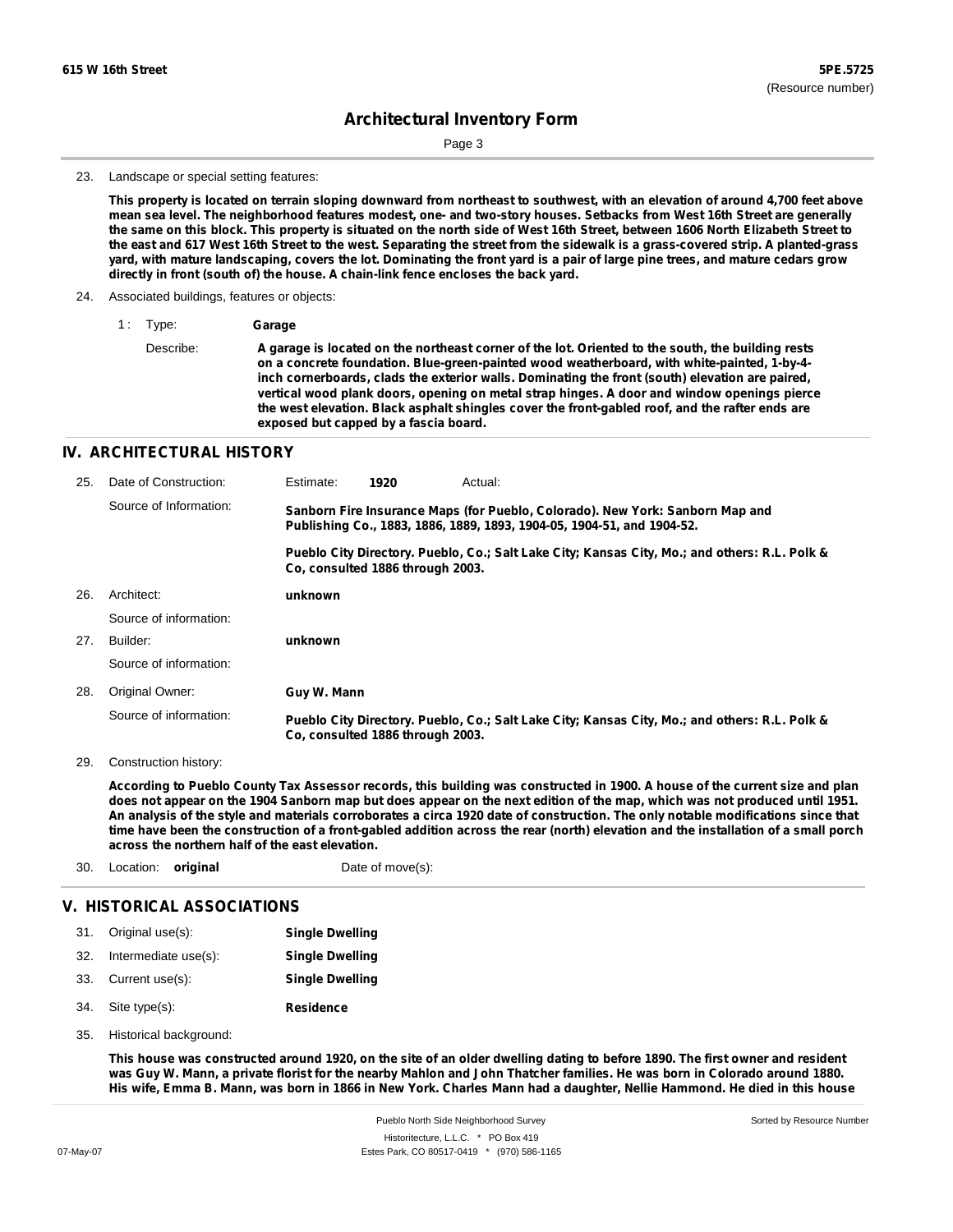Page 4

**on December 4, 1933.**

Around 1925, Minnie E. Ikelman purchased this property and resided here with her son, Richard J. Ikelman, and his family. Minnie Ikelman came to Pueblo around 1922. In addition to Richard, Minnie had 3 other children, Gertrude Kipper, Myrtle Wunder, and George Ikelman. Richard J. Ikelman was born in Boulder on December 4, 1909. He and his wife, Martha, married in 1937 and had three children: Donald G. Ikelman, Susan K. Wares, and Richard M. Ikelman. The elder Richard Ikelman was a meter foreman for the Southern Colorado Power Company. Minne Ikelman died in this house on January 5, 1962, and Richard J. **Ikelman died on October 25, 1969.**

**Eva de la Cruz, the current owner and resident, purchased this property in 1976.**

36. Sources of information:

**Pueblo County Office of Tax Assessor. Property information card [internet].**

**Pueblo City Directory. Pueblo, Co.; Salt Lake City; Kansas City, Mo.; and others: R.L. Polk & Co, consulted 1886 through 2003.**

**Sanborn Fire Insurance Maps (for Pueblo, Colorado). New York: Sanborn Map and Publishing Co., 1883, 1886, 1889, 1893, 1904-05, 1904-51, and 1904-52.**

**"Mann (Charles A.)" [obituary]. Pueblo Chieftain, 5 December 1933, p. 10.**

**"Ikelman (Richard J.)" [obituary]. Pueblo Chieftain, 26 October 1969, p. 10B.**

**"Ikelman (Minnie E.)" [obituary]. Pueblo Chieftain, 6 January 1962, p. 3A.**

**U.S. Census of 1930. Precinct 37, Pueblo, Pueblo County, Colorado. Sheet 4B.**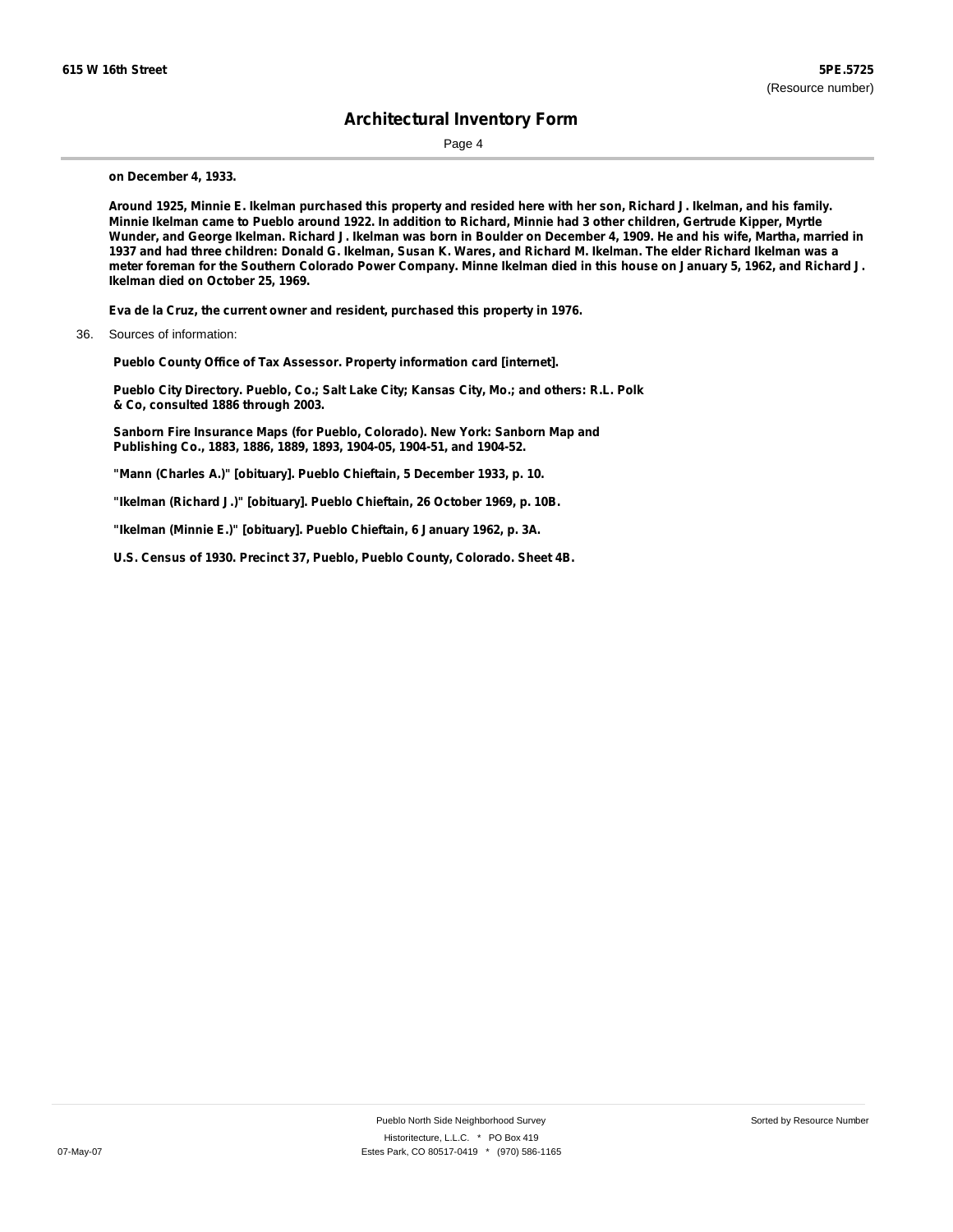Sorted by Resource Number

# **Architectural Inventory Form**

Page 5

|     | <b>VI. SIGNIFICANCE</b>                                                                                                                                                                        |  |  |  |  |  |
|-----|------------------------------------------------------------------------------------------------------------------------------------------------------------------------------------------------|--|--|--|--|--|
| 37. | Local landmark designation:<br>Yes $\Box$<br>No.<br>$\mathbf{F}_{\mathbf{r}}$                                                                                                                  |  |  |  |  |  |
|     | Designation authority:                                                                                                                                                                         |  |  |  |  |  |
|     | Date of designation:                                                                                                                                                                           |  |  |  |  |  |
| 38. | Applicable National Register criteria:                                                                                                                                                         |  |  |  |  |  |
|     |                                                                                                                                                                                                |  |  |  |  |  |
|     | A. Associated with events that have made a significant contribution to the broad pattern of our history.<br>B. Associated with the lives of persons significant in our past.<br>$\blacksquare$ |  |  |  |  |  |
|     | C. Embodies the distinctive characteristics of a type, period, or method of construction, or represents the work<br>П                                                                          |  |  |  |  |  |
|     | of a master, or that possess high artistic values, or represents a significant and distinguished entity whose<br>components may lack individual distinction.                                   |  |  |  |  |  |
|     | D. Has yielded, or may be likely to yield, information important in history or prehistory.                                                                                                     |  |  |  |  |  |
|     | Qualifies under Criteria Considerations A through G (see manual).<br>$\sim$                                                                                                                    |  |  |  |  |  |
|     | Does not meet any of the above National Register criteria.<br>₩                                                                                                                                |  |  |  |  |  |
|     | <b>Pueblo Standards for Designation:</b>                                                                                                                                                       |  |  |  |  |  |
|     | 1a. History                                                                                                                                                                                    |  |  |  |  |  |
|     | $\overline{\mathbf{r}}_1$<br>Have direct association with the historical development of the city, state, or nation; or                                                                         |  |  |  |  |  |
|     | <u>1b. History</u>                                                                                                                                                                             |  |  |  |  |  |
|     | Be the site of a significant historic event; or<br>$\overline{\phantom{a}}$                                                                                                                    |  |  |  |  |  |
|     | 1c. History                                                                                                                                                                                    |  |  |  |  |  |
|     | Have direct and substantial association with a person or group of persons who had influence on society.<br>$\overline{\phantom{a}}$                                                            |  |  |  |  |  |
|     | 2a. Architecture                                                                                                                                                                               |  |  |  |  |  |
|     | Embody distinguishing characteristics of an architectural style or type; or<br>$\Box$                                                                                                          |  |  |  |  |  |
|     | 2b. Architecture                                                                                                                                                                               |  |  |  |  |  |
|     | Be a significant example of the work of a recognized architect or master builder, or<br>$\Box$                                                                                                 |  |  |  |  |  |
|     | 2c. Architecture                                                                                                                                                                               |  |  |  |  |  |
|     | Contain elements of architectural design, engineering, materials, craftsmanship, or artistic merit which represent a<br>$\Box$<br>significant or influential innovation;                       |  |  |  |  |  |
|     | 2d. Architecture                                                                                                                                                                               |  |  |  |  |  |
|     | Portray the environment of a group of people or physical development of an area of the city in an era of history<br>$\Box$<br>characterized by a distinctive architectural style.              |  |  |  |  |  |
|     | 3a. Geography                                                                                                                                                                                  |  |  |  |  |  |
|     | Have a prominent location or be an established, familiar, and orienting visual feature of the contemporary city, or                                                                            |  |  |  |  |  |
|     | 3b. Geography<br>Promote understanding and appreciation of Pueblo's environment by means of distinctive physical characteristics                                                               |  |  |  |  |  |
|     | or rarity; or                                                                                                                                                                                  |  |  |  |  |  |
|     | 3c. Geography                                                                                                                                                                                  |  |  |  |  |  |
|     | Make a special contribution to Pueblo's distinctive character.<br>$\overline{\phantom{a}}$                                                                                                     |  |  |  |  |  |
|     | <b>Not Applicable</b>                                                                                                                                                                          |  |  |  |  |  |
|     | Does not meet any of the above Pueblo landmark criteria.<br>$\overline{\phantom{a}}$                                                                                                           |  |  |  |  |  |
| 39. | Area(s) of Significance:<br><b>Not Applicable</b>                                                                                                                                              |  |  |  |  |  |
| 40. | Period of Significance:<br>n/a                                                                                                                                                                 |  |  |  |  |  |
| 41. | National:<br>Level of significance:<br>State<br>Local<br>$\mathcal{L}_{\mathcal{A}}$<br>$\Box$                                                                                                 |  |  |  |  |  |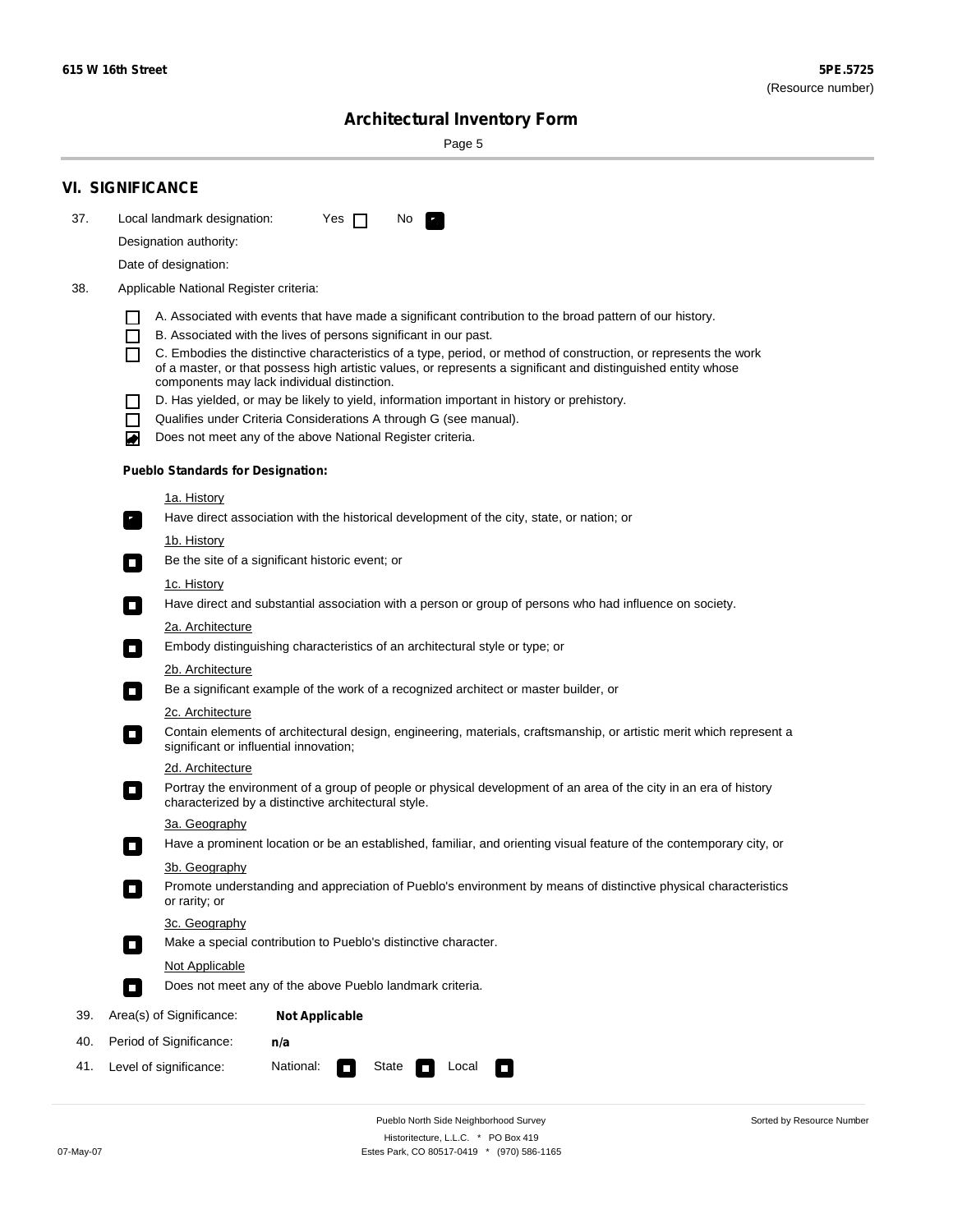Page 6

### 42. Statement of significance:

This property is historically significant under Pueblo Local Landmark criterion 1A for its association with the development of Pueblo's North Side Neighborhood in the first half of the 20th Century, when popular suburban styles and forms of houses, like this one, were widely constructed on the remaining undeveloped lots in this neighborhood. It is also significant for its **association with the nearby Mahlon and John Thatcher residences, Hillcrest (now demolished) and Rosemount. These** estates required an army of domestic servants and other staff, who often resided in the surrounding neighborhood. As well, the house is architecturally significant under National Register criterion C (Pueblo Local Landmark criterion 2A) as an intact **example of a Craftsman-style bungalow. However, the levels of architectural and historical significance, combined with** physical integrity, are not to the extent that this property would qualify for individual listing in the National Register of Historic Places, the Colorado State Register of Historic Properties, or as a City of Pueblo Landmark. Nonetheless, it is most **likely a contributing resource within any potential historic district.**

Constructed around 1920, this building exhibits a moderately high level of physical integrity relative to the seven aspects of integrity as defined by the National Park Service and the Colorado Historical Society: location, setting, design, materials, workmanship, feeling, and association. The only notable alteration has been the construction of a small addition. This addition is isolated to the rear elevation and is largely compatible with the original dwelling. This property retains sufficient **physical integrity to convey its architectural and historical significance.**

### **VII. NATIONAL REGISTER ELIGIBILITY ASSESSMENT**



**Pueblo's North Side Neighborhood represents the evolution of the city's professional middle and upper classes. Its diversity of architectural styles and forms directly represents the city's changing economic and cultural climates. As well, the neighborhood is distinctive because it appears to have evolved independently of the area's dominant industry, steel manufacturing.**

> Yes Yes

No **D** N/A  $N$  No  $N/A$   $\blacksquare$ 

If there is National Register district potential, is this building contributing:

If the building is in existing National Register district, is it contributing: 46.

### **VIII. RECORDING INFORMATION**

| 47. | Photograph numbers): | <b>CD-ROM Photo Disc: North Side Photos</b><br>File Name(s): 16thstw615                                                       |
|-----|----------------------|-------------------------------------------------------------------------------------------------------------------------------|
|     | Negatives filed at:  | <b>Special Collections</b><br><b>Robert Hoag Rawlings Public Library</b><br>100 East Abriendo Avenue<br>Pueblo, CO 81004-4290 |
| 48. | Report title:        | <b>Pueblo North Side Neighborhood Survey</b>                                                                                  |
| 49. | $Date(s)$ :          | 07/20/05                                                                                                                      |
| 50. | Recorder(s):         | <b>Adam Thomas</b>                                                                                                            |
| 51. | Organization:        | Historitecture, L.L.C.                                                                                                        |
| 52. | Address:             | <b>PO Box 419</b>                                                                                                             |
|     |                      | Estes Park, CO 80517-0419                                                                                                     |
| 53. | Phone number(s):     | (970) 586-1165                                                                                                                |

<sup>43.</sup> Assessment of historic physical integrity related to significance: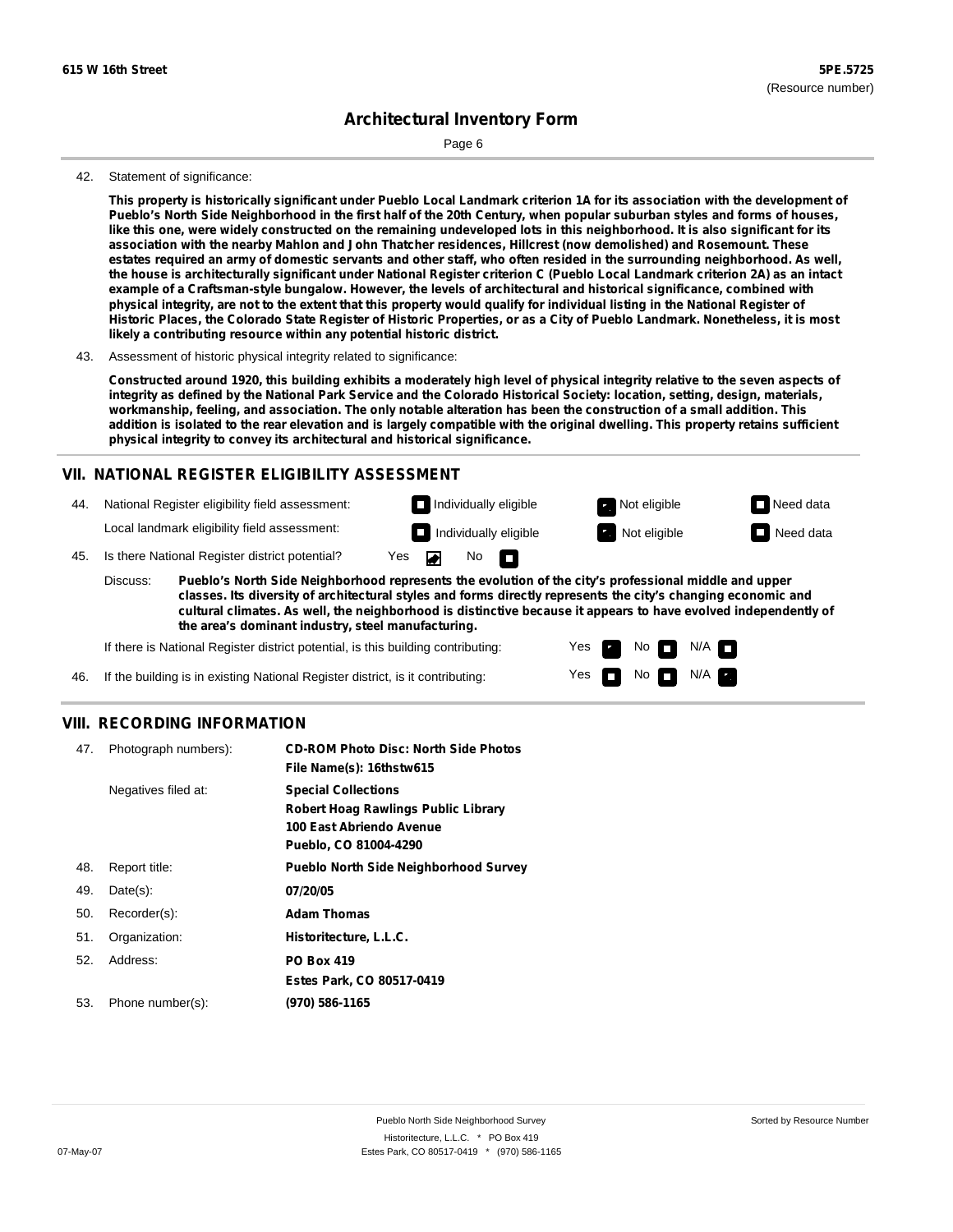Page 7